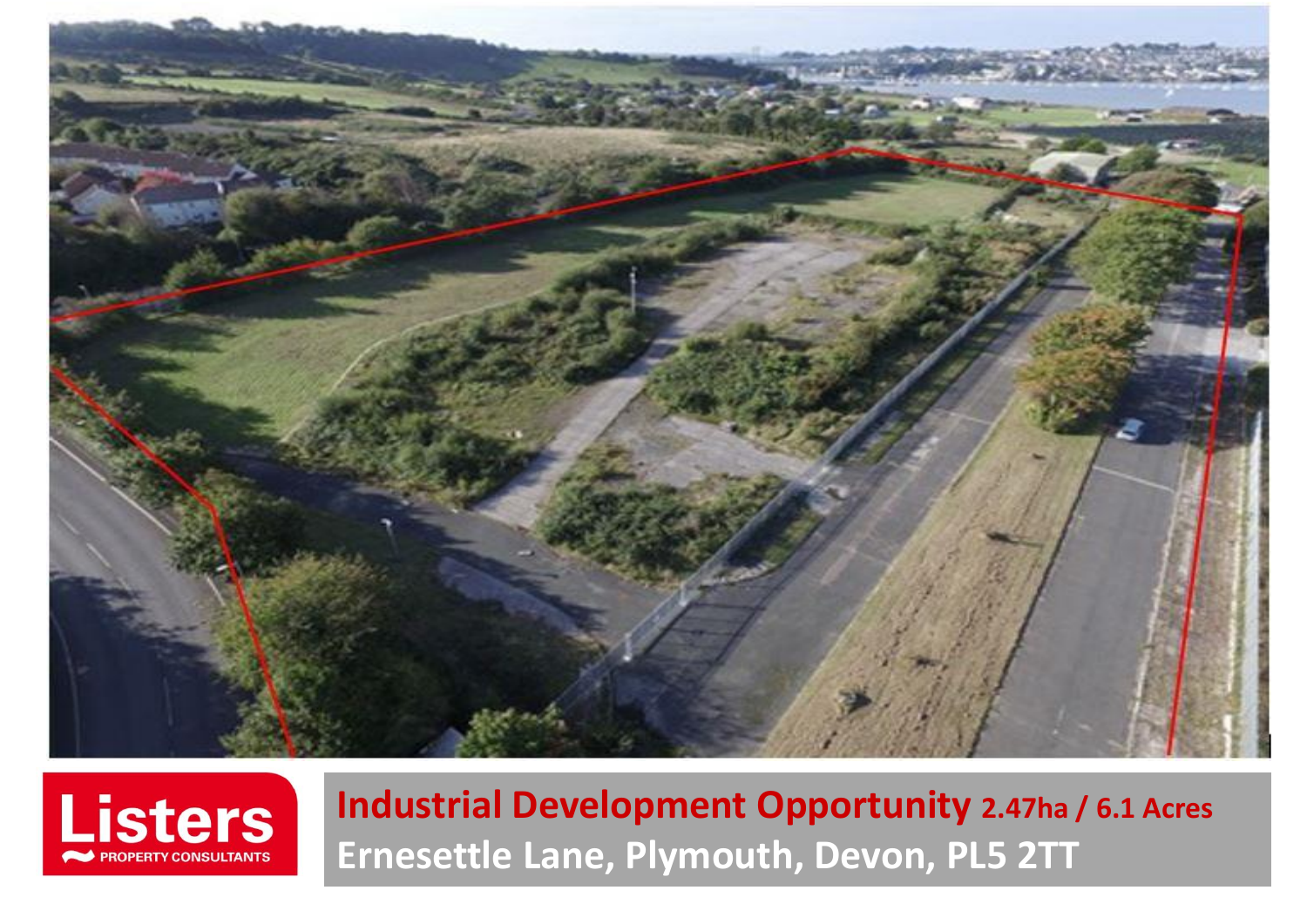### **Summary**

- Freehold Land with Lapsed Consent for B1 / B2 / B8 Developments
- Planning consent was granted in 2017 (17/01315/S73M) for 36 no. B2/B8 units and open storage units
- Outline consent was granted in 2015 for 7,432m² of industrial/warehouse buildings
- Ecology and ground investigations have been carried out, along with noise impact assessments.

## **Location**

Plymouth is the largest city on the south coast of England, with a resident population of 250,000; the City has a growth agenda to increase that to 350,000 by 2020. Ernesettle forms the western part of the Plymouth conurbation and lies approximately 9 miles from the City centre and railway station, across the River Tamar.

Ernesettle lies to the far north-west of Plymouth, adjacent to the river Tamar. Ernesettle Lane has its own junction directly off the A38 Dual carriageway, which links Cornwall and Plymouth to the M5 at Exeter, 40miles to the east. Nearby occupiers include Kawasaki Precision, Vi-Spring Beds, Gregory Distribution, WSS (storage) and Marwood Plant.

## **Description**

A fenced, brown-field site (previously accommodated a small secondary school), with shared use of a dual carriageway access road. The site is reasonably level with a gentle slope to the north.

## **Agents Note**

The site is partly constrained by an MOD blast zone, which may affect the design and specification of any buildings. Alternative designs and replanning the site to offer a variant on the mix of units within the scheme creating a diverse range of buildings for lease and sale.

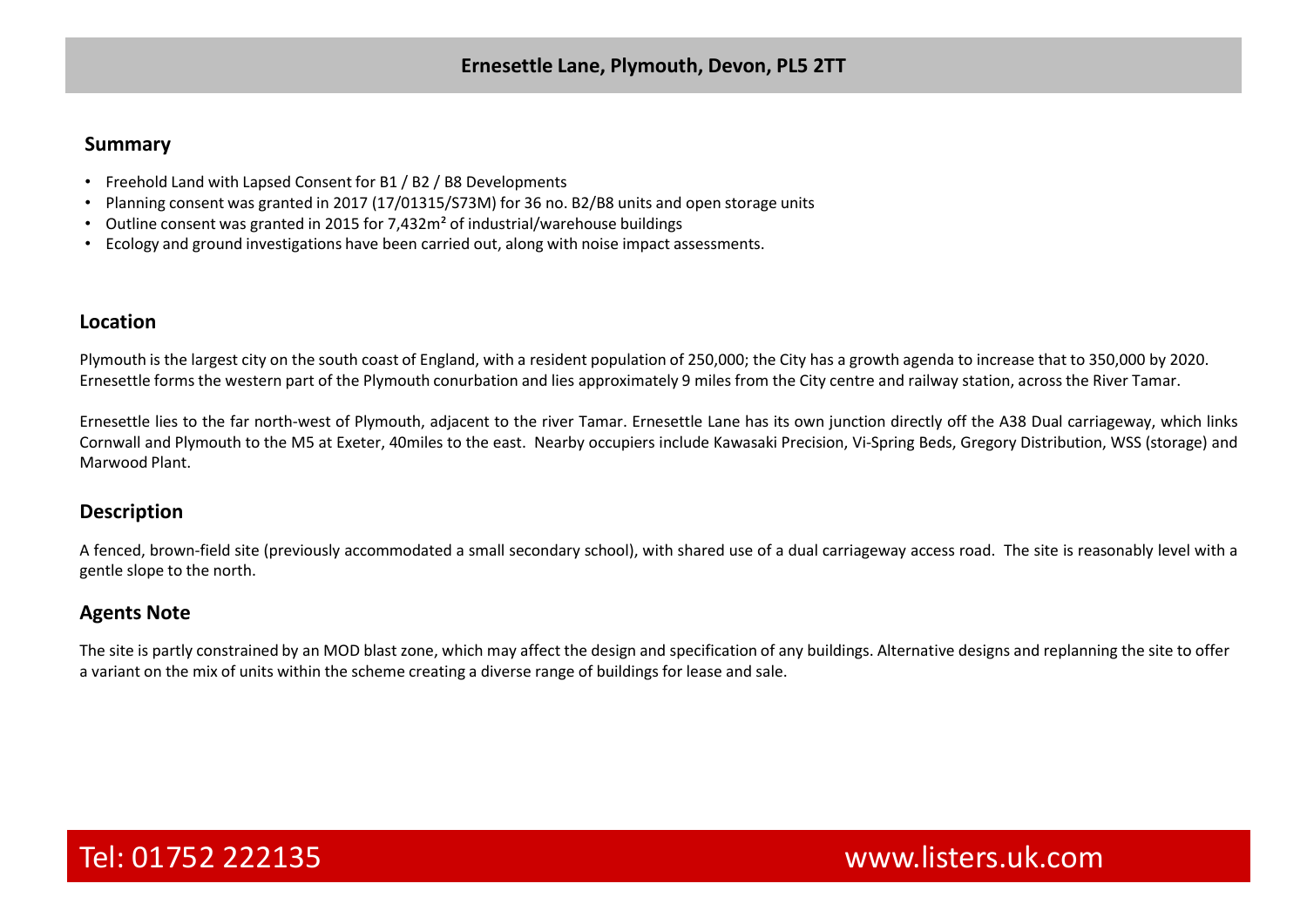# **Ernesettle Lane, Plymouth, Devon, PL5 2TT**



Tel: 01752 222135 www.listers.uk.com